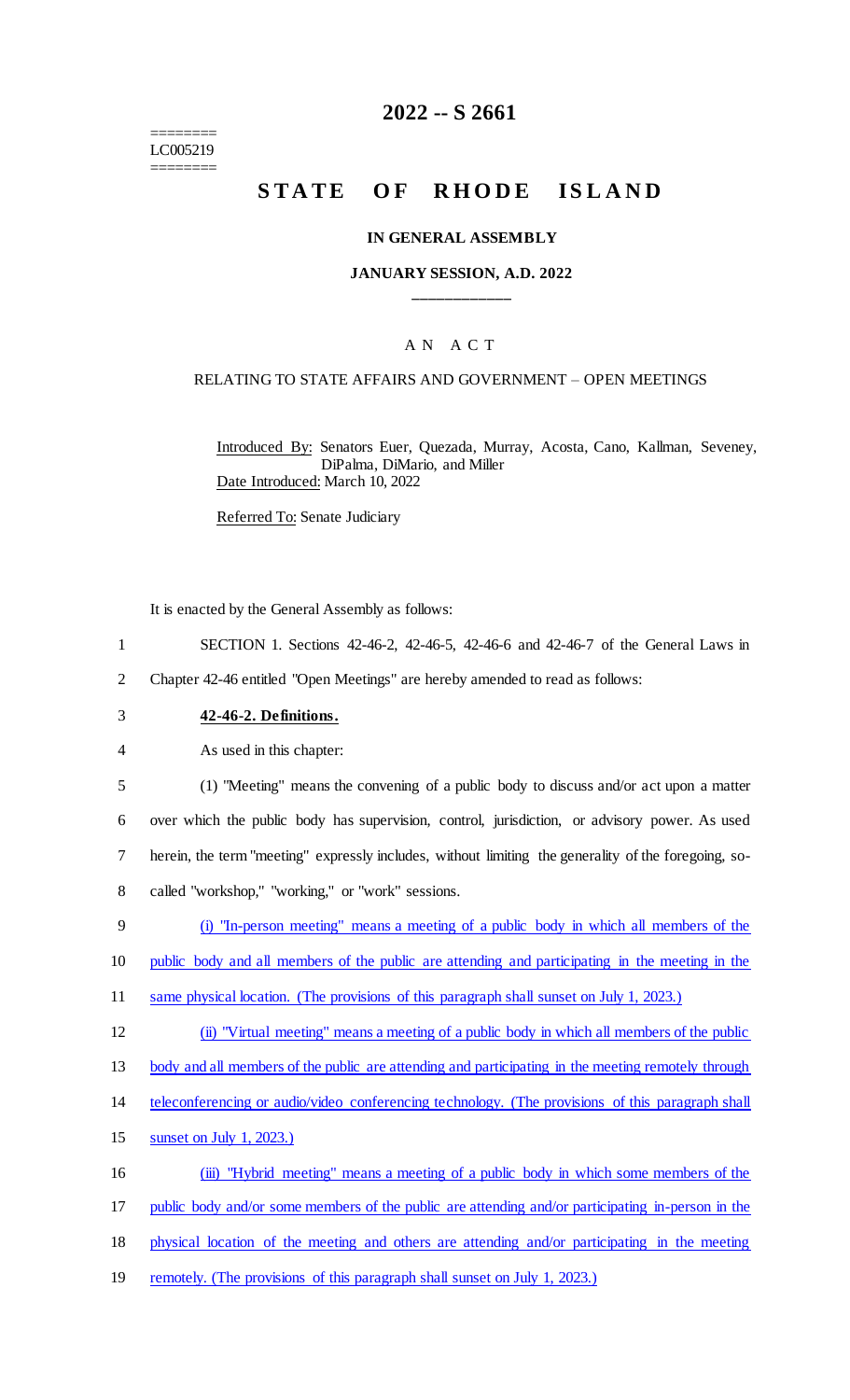(2) "Open call" means a public announcement by the chairperson of the committee that the meeting is going to be held in executive session and the chairperson must indicate which exception of § 42-46-5 is being involved.

 (3) "Open forum" means the designated portion of an open meeting, if any, on a properly posted notice reserved for citizens to address comments to a public body relating to matters affecting the public business.

 (4) "Prevailing plaintiff" includes those persons and entities deemed "prevailing parties" pursuant to 42 U.S.C. § 1988.

 (5) "Public body" means any department, agency, commission, committee, board, council, bureau, or authority, or any subdivision thereof, of state or municipal government or the board of directors of any library that funded at least twenty-five percent (25%) of its operational budget in the prior budget year with public funds, and shall include all authorities defined in § 42-35-1. For purposes of this section, any political party, organization, or unit thereof meeting or convening is not and should not be considered to be a public body; provided, however, that no such meeting shall be used to circumvent the requirements of this chapter.

 (6) "Quorum," unless otherwise defined by applicable law, means a simple majority of the membership of a public body.

 (7) "Remote public access"means measures that permit contemporaneous and effective 19 public access to the deliberations of the public body through a live transmission of a meeting over 20 the Internet, via teleconference or video conference, television, or other broadcast media that allows 21 the public to clearly follow the proceedings of the public body while those activities are occurring. Remote public access shall be offered to the public without subscription, toll, or similar charge to 23 the public to join the meeting. During a hybrid meeting or a virtual meeting, when public comment 24 or testimony is permitted by the public body or required by law, public bodies shall provide 25 interactive access that includes the capability for members of the public to provide such comment 26 or testimony remotely through telephone, Internet or satellite-enabled audio or video conferencing, or any other similar technology. (The provisions of this subdivision shall sunset on July 1, 2023.) **42-46-5. Purposes for which meeting may be closed -- Use of electronic communications -- Judicial proceedings -- Disruptive conduct Purposes for which meetings** 

- **may be closed.**
- (a) A public body may hold a meeting closed to the public pursuant to § 42-46-4 for one or more of the following purposes:
- (1) Any discussions of the job performance, character, or physical or mental health of a person or persons provided that the person or persons affected shall have been notified in advance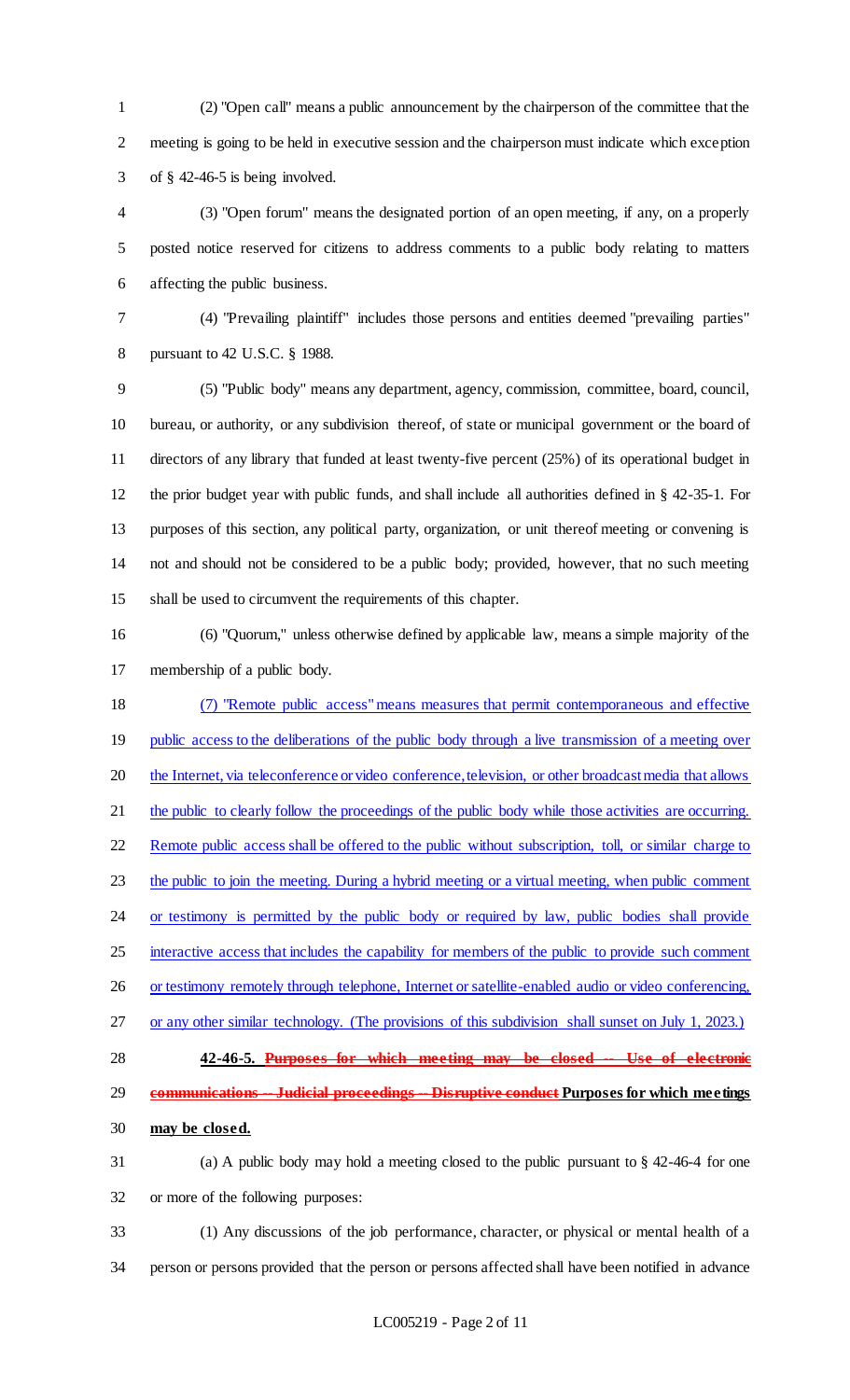in writing and advised that they may require that the discussion be held at an open meeting.

 Failure to provide notification shall render any action taken against the person or persons affected null and void. Before going into a closed meeting pursuant to this subsection, the public body shall state for the record that any persons to be discussed have been so notified and this statement shall be noted in the minutes of the meeting.

 (2) Sessions pertaining to collective bargaining or litigation, or work sessions pertaining to collective bargaining or litigation.

 (3) Discussion regarding the matter of security including, but not limited to, the deployment of security personnel or devices.

 (4) Any investigative proceedings regarding allegations of misconduct, either civil or criminal.

 (5) Any discussions or considerations related to the acquisition or lease of real property for public purposes, or of the disposition of publicly held property wherein advanced public information would be detrimental to the interest of the public.

 (6) Any discussions related to or concerning a prospective business or industry locating in the state of Rhode Island when an open meeting would have a detrimental effect on the interest of the public.

 (7) A matter related to the question of the investment of public funds where the premature disclosure would adversely affect the public interest. Public funds shall include any investment plan or matter related thereto, including, but not limited to, state lottery plans for new promotions.

 (8) Any executive sessions of a local school committee exclusively for the purposes: (i) Of conducting student disciplinary hearings; or (ii) Of reviewing other matters that relate to the privacy of students and their records, including all hearings of the various juvenile hearing boards of any municipality; provided, however, that any affected student shall have been notified in advance in writing and advised that he or she may require that the discussion be held in an open meeting.

 Failure to provide notification shall render any action taken against the student or students affected null and void. Before going into a closed meeting pursuant to this subsection, the public body shall state for the record that any students to be discussed have been so notified and this statement shall be noted in the minutes of the meeting.

 (9) Any hearings on, or discussions of, a grievance filed pursuant to a collective bargaining agreement.

(10) Any discussion of the personal finances of a prospective donor to a library.

 (b) No meeting of members of a public body or use of electronic communication, including 34 telephonic communication and telephone conferencing, shall be used to circumvent the spirit or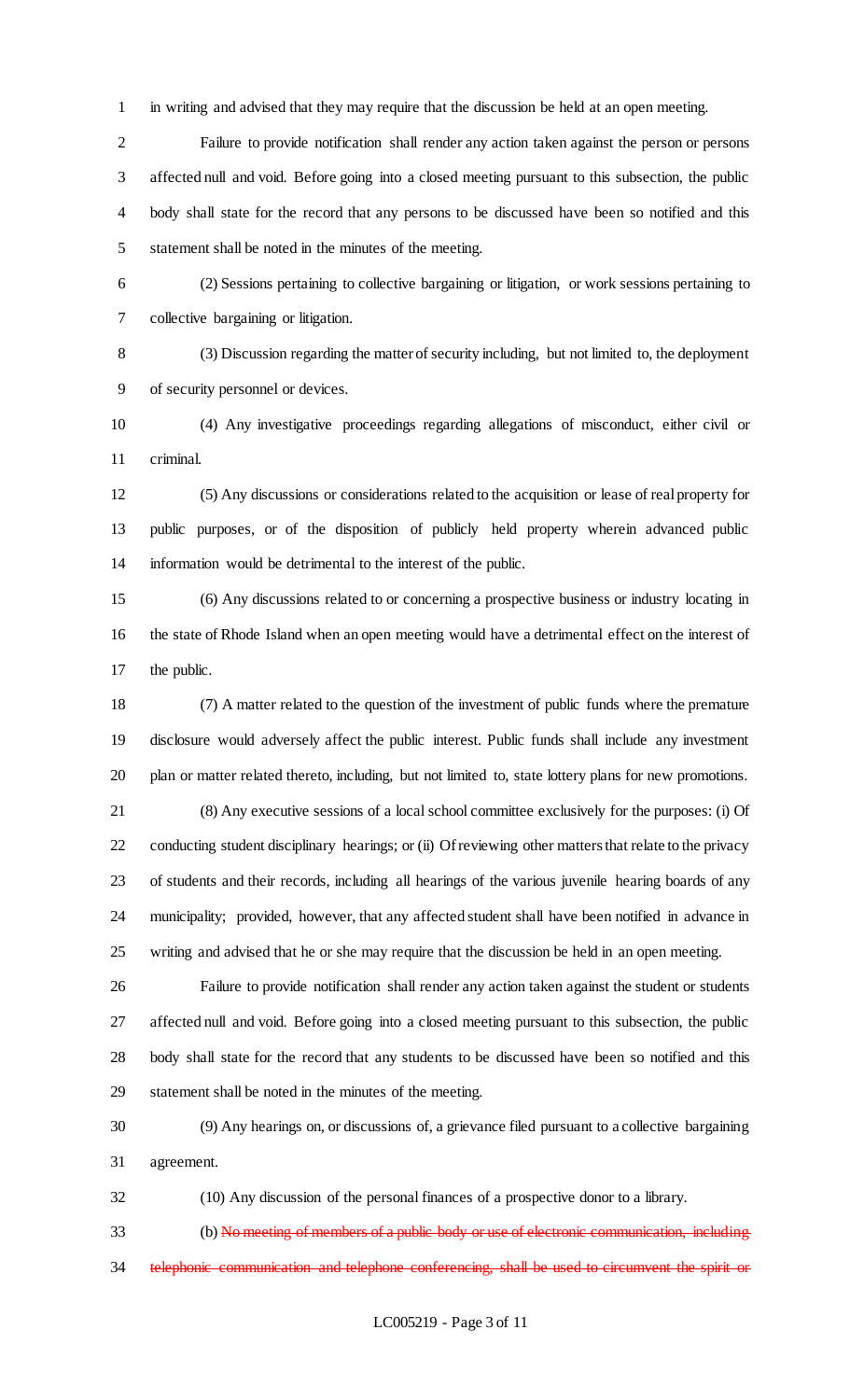requirements of this chapter; provided, however, these meetings and discussions are not prohibited. (1) Provided, further however, that discussions of a public body via electronic communication, including telephonic communication and telephone conferencing, shall be permitted only to schedule a meeting, except as provided in this subsection. (2) Provided, further however, that a member of a public body may participate by use of electronic communication or telephone communication while on active duty in the armed services 7 of the United States. (3) Provided, further however, that a member of that public body, who has a disability as 9 defined in chapter 87 of this title and: (i) Cannot attend meetings of that public body solely by reason of the member's disability; and (ii) Cannot otherwise participate in the meeting without the use of electronic communication or telephone communication as reasonable accommodation, may participate by use of electronic communication or telephone communication in accordance with the process below. (4) The governor's commission on disabilities is authorized and directed to: (i) Establish rules and regulations for determining whether a member of a public body is 17 not otherwise able to participate in meetings of that public body without the use of electronic communication or telephone communication as a reasonable accommodation due to that member's 19 disability; **(ii) Grant a waiver that allows a member to participate by electronic communication or** 21 telephone communication only if the member's disability would prevent the member from being 22 physically present at the meeting location, and the use of such communication is the only reasonable accommodation; and 24 (iii) Any waiver decisions shall be a matter of public record. (5) The university of Rhode Island board of trustees members, established pursuant to § 16-32-2, are authorized to participate remotely in open public meetings of the board if they are 27 unable to be physically present at the meeting location; provided, however, that: **(i)** The remote members and all persons present at the meeting location are clearly audible 29 and visible to each other;  $30 \qquad$  (ii) A quorum of the body is physically present at the noticed meeting location; 31 (iii) If videoconferencing is used to conduct a meeting, the public notice for the meeting shall inform the public that videoconferencing will be used and include instructions on how the 33 public can access the virtual meeting; and (iv) The board shall adopt rules defining the requirements of remote participation including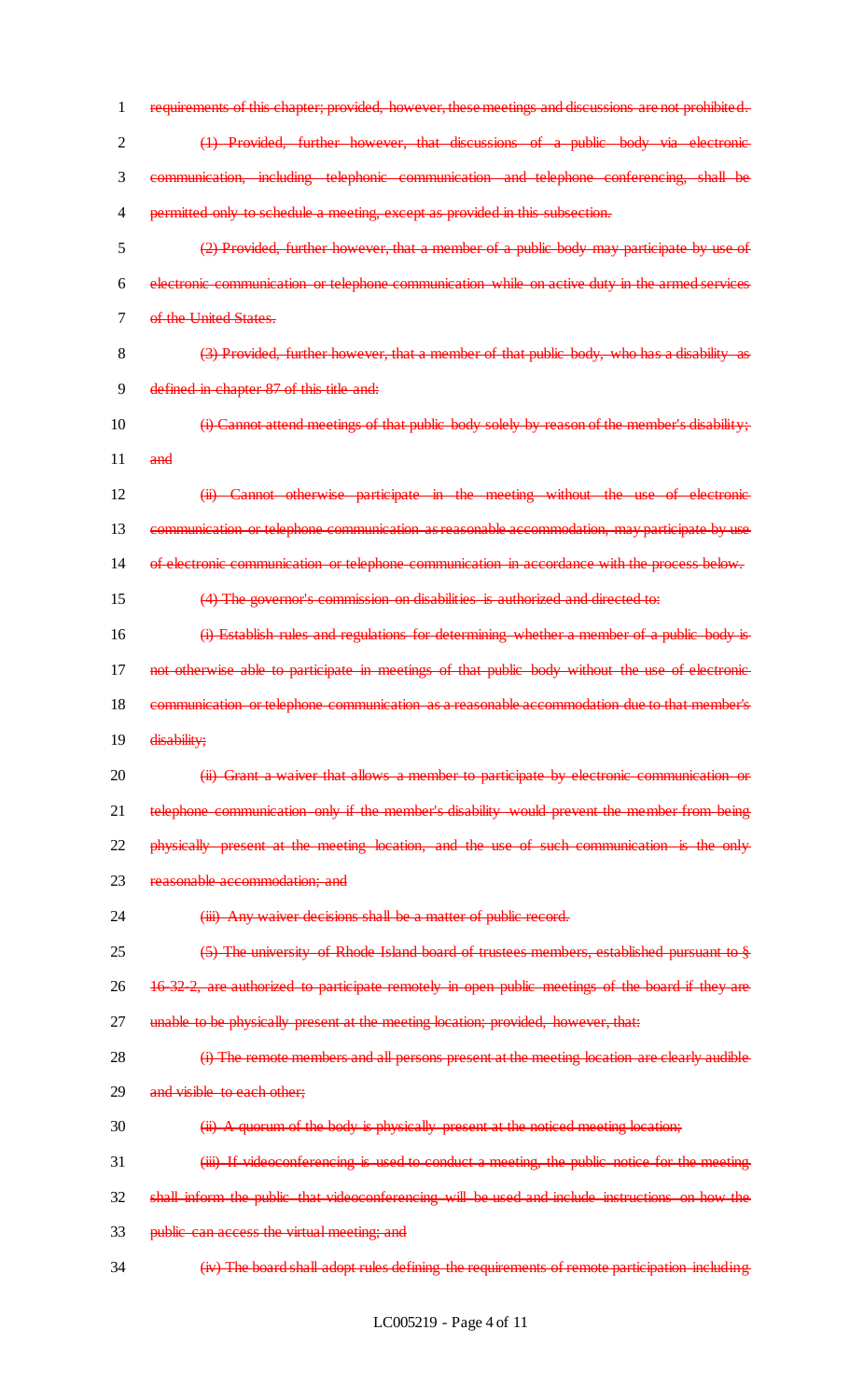- 1 its use for executive session, and the conditions by which a member is authorized
- remotely.
- (c) This chapter shall not apply to proceedings of the judicial branch of state government or probate court or municipal court proceedings in any city or town.

 (d) This chapter shall not prohibit the removal of any person who willfully disrupts a meeting to the extent that orderly conduct of the meeting is seriously compromised. (The provisions of subsections (b) through (d) shall be restored on July 1, 2023.)

# **42-46-6. Notice.**

 (a) Annual meeting calendar. All public bodies shall give written notice of their regularly scheduled meetings at the beginning of each calendar year. The notice shall include the dates, times, and places of the meetings and shall be provided to members of the public upon request and to the secretary of state at the beginning of each calendar year in accordance with subsection (f).

 (b) Public bodies shall give supplemental written public notice of any meeting within a minimum of forty-eight (48) hours, excluding weekends and state holidays in the count of hours, before the date. This notice shall include the date the notice was posted; the date, time, and place 16 of the meeting; information on how to attend the meeting by remote public access, if applicable; and a statement specifying the nature of the business to be discussed. Copies of the notice shall be maintained by the public body for a minimum of one year. Nothing contained herein shall prevent a public body, other than a school committee, from adding additional items to the agenda by majority vote of the members. School committees may, however, add items for informational purposes only, pursuant to a request, submitted in writing, by a member of the public during the public comment session of the school committee's meetings. Said informational items may not be voted upon unless they have been posted in accordance with the provisions of this section. Such additional items shall be for informational purposes only and may not be voted on except where necessary to address an unexpected occurrence that requires immediate action to protect the public or to refer the matter to an appropriate committee or to another body or official.

 (c) Written public notice shall include, but need not be limited to, posting a copy of the notice at the principal office of the public body holding the meeting, or if no principal office exists, at the building in which the meeting is to be held, and in at least one other prominent place within the governmental unit, and electronic filing of the notice with the secretary of state pursuant to subsection (f); however, nothing contained herein shall prevent a public body from holding an emergency meeting, upon an affirmative vote of the majority of the members of the body when the meeting is deemed necessary to address an unexpected occurrence that requires immediate action to protect the public. If an emergency meeting is called, a meeting notice and agenda shall be posted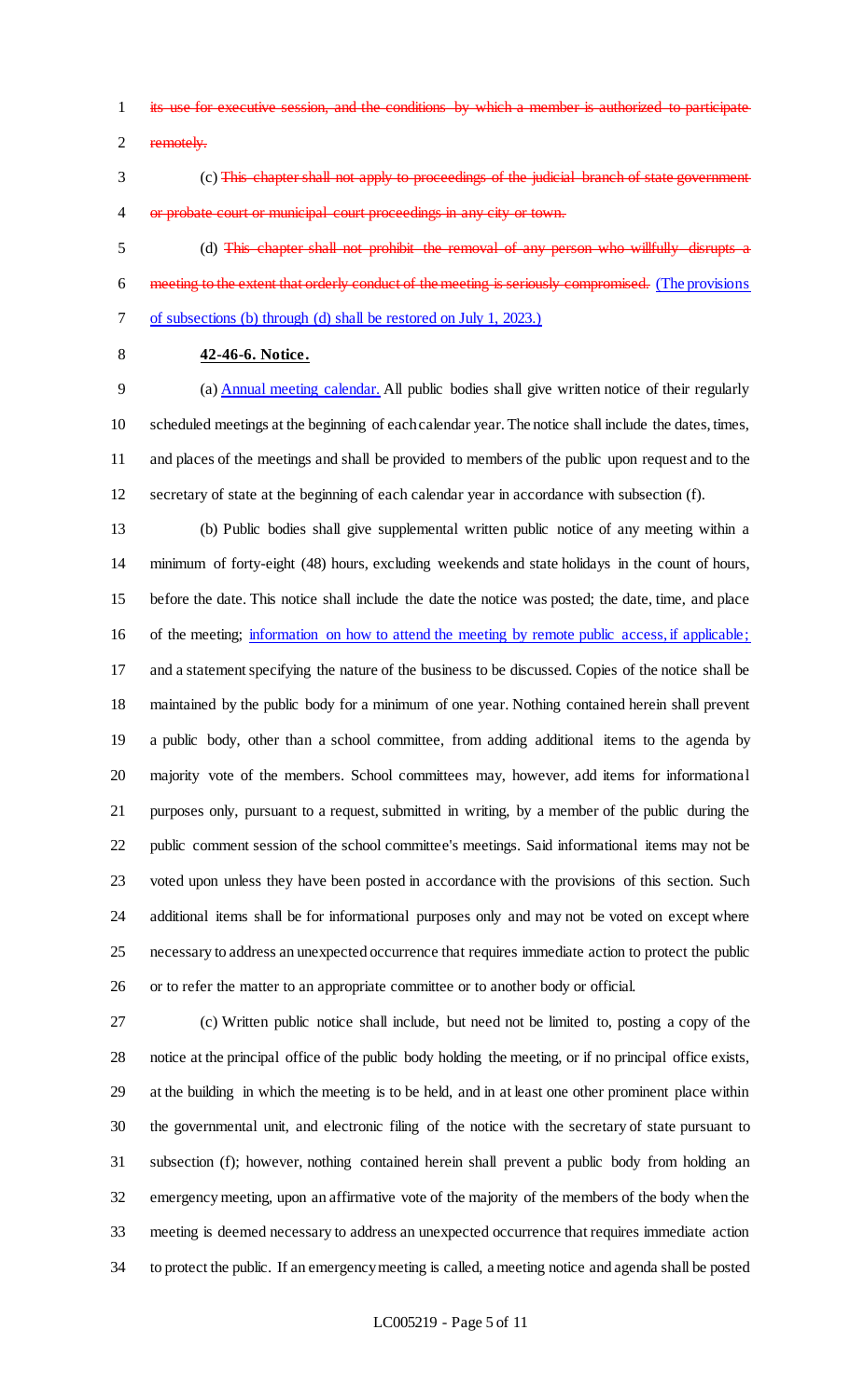as soon as practicable and shall be electronically filed with the secretary of state pursuant to subsection (f) and, upon meeting, the public body shall state for the record and minutes why the matter must be addressed in less than forty-eight (48) hours in accordance with subsection (b) of this section and only discuss the issue or issues that created the need for an emergency meeting. Nothing contained herein shall be used in the circumvention of the spirit and requirements of this chapter.

 (d) Nothing within this chapter shall prohibit any public body, or the members thereof, from responding to comments initiated by a member of the public during a properly noticed open forum even if the subject matter of a citizen's comments or discussions were not previously posted, provided such matters shall be for informational purposes only and may not be voted on except where necessary to address an unexpected occurrence that requires immediate action to protect the public or to refer the matter to an appropriate committee or to another body or official. Nothing contained in this chapter requires any public body to hold an open-forum session to entertain or respond to any topic nor does it prohibit any public body from limiting comment on any topic at such an open-forum session. No public body, or the members thereof, may use this section to circumvent the spirit or requirements of this chapter.

 (e) A school committee may add agenda items not appearing in the published notice required by this section under the following conditions:

 (1) The revised agenda is electronically filed with the secretary of state pursuant to subsection (f), and is posted on the school district's website and the two (2) public locations required by this section at least forty-eight (48) hours in advance of the meeting in accordance with subsection (b) of this section;

 (2) The new agenda items were unexpected and could not have been added in time for newspaper publication;

 (3) Upon meeting, the public body states for the record and minutes why the agenda items could not have been added in time for newspaper publication and need to be addressed at the meeting;

 (4) A formal process is available to provide timely notice of the revised agenda to any person who has requested that notice, and the school district has taken reasonable steps to make the public aware of this process; and

 (5) The published notice shall include a statement that any changes in the agenda will be posted on the school district's website and the two (2) public locations required by this section and will be electronically filed with the secretary of state at least forty-eight (48) hours in advance of the meeting in accordance with subsection (b) of this section.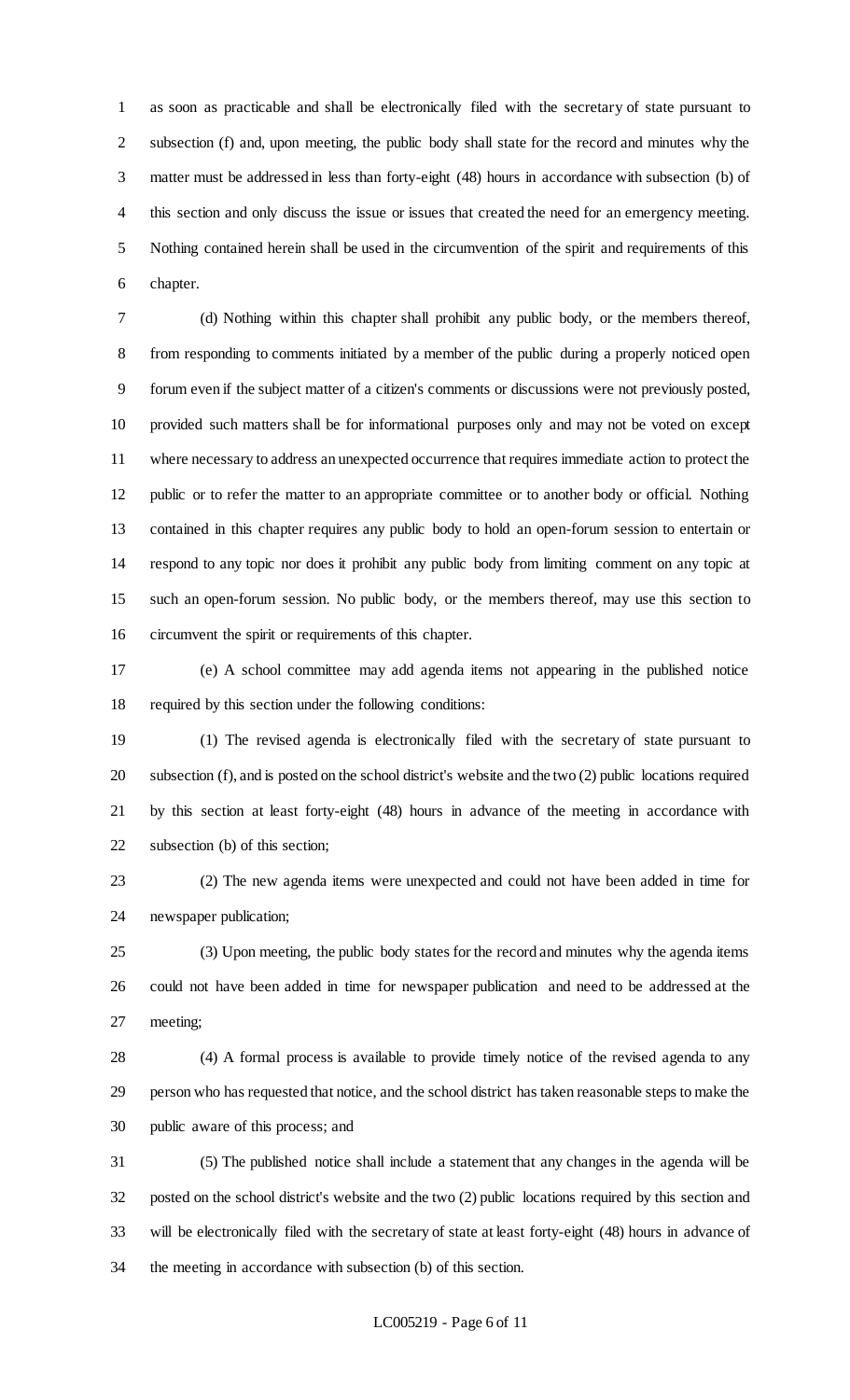(f) All notices required by this section to be filed with the secretary of state shall be electronically transmitted to the secretary of state in accordance with rules and regulations that shall be promulgated by the secretary of state. This requirement of the electronic transmission and filing of notices with the secretary of state shall take effect one year after this subsection takes effect.

 (g) If a public body fails to transmit notices in accordance with this section, then any 6 aggrieved person may file a complaint with the attorney general in accordance with § 42-46-8. (The amendments to this section shall sunset on July 1, 2023, and the language in effect on January 1,

- 2021, shall be restored.)
- 

## **42-46-7. Minutes.**

 (a) All public bodies shall keep written minutes of all their meetings. The minutes shall include, but need not be limited to:

(1) The date, time, and place of the meeting;

 (2) The members of the public body recorded as either present or absent, and for all members of the public body who are present, record whether attendance is in person or through teleconferencing or audio/video conferencing technology;

- 
- (3) If held as a virtual meeting or hybrid meeting, indicate how remote public access was provided;
- 18  $(3)(4)$  A record by individual members of any vote taken; and

19  $\left(4\right)\left(5\right)$  Any other information relevant to the business of the public body that any member of the public body requests be included or reflected in the minutes.

 (b)(1) A record of all votes taken at all meetings of public bodies, listing how each member voted on each issue, shall be a public record and shall be available to the public at the office of the public body within two (2) weeks of the date of the vote. The minutes shall be public records and unofficial minutes shall be available to the public at the office of the public body within thirty-five (35) days of the meeting or at the next regularly scheduled meeting, whichever is earlier, except where the disclosure would be inconsistent with §§ 42-46-4 and 42-46-5 or where the public body by majority vote extends the time period for the filing of the minutes and publicly states the reason. (2) In addition to the provisions of subsection (b)(1), all volunteer fire companies, associations, fire district companies, or any other organization currently engaged in the mission of extinguishing fires and preventing fire hazards, whether it is incorporated or not, and whether it is a paid department or not, shall post unofficial minutes of their meetings within twenty-one (21) days of the meeting, but not later than seven (7) days prior to the next regularly scheduled meeting, whichever is earlier, on the secretary of state's website. Except for discussions related to finances,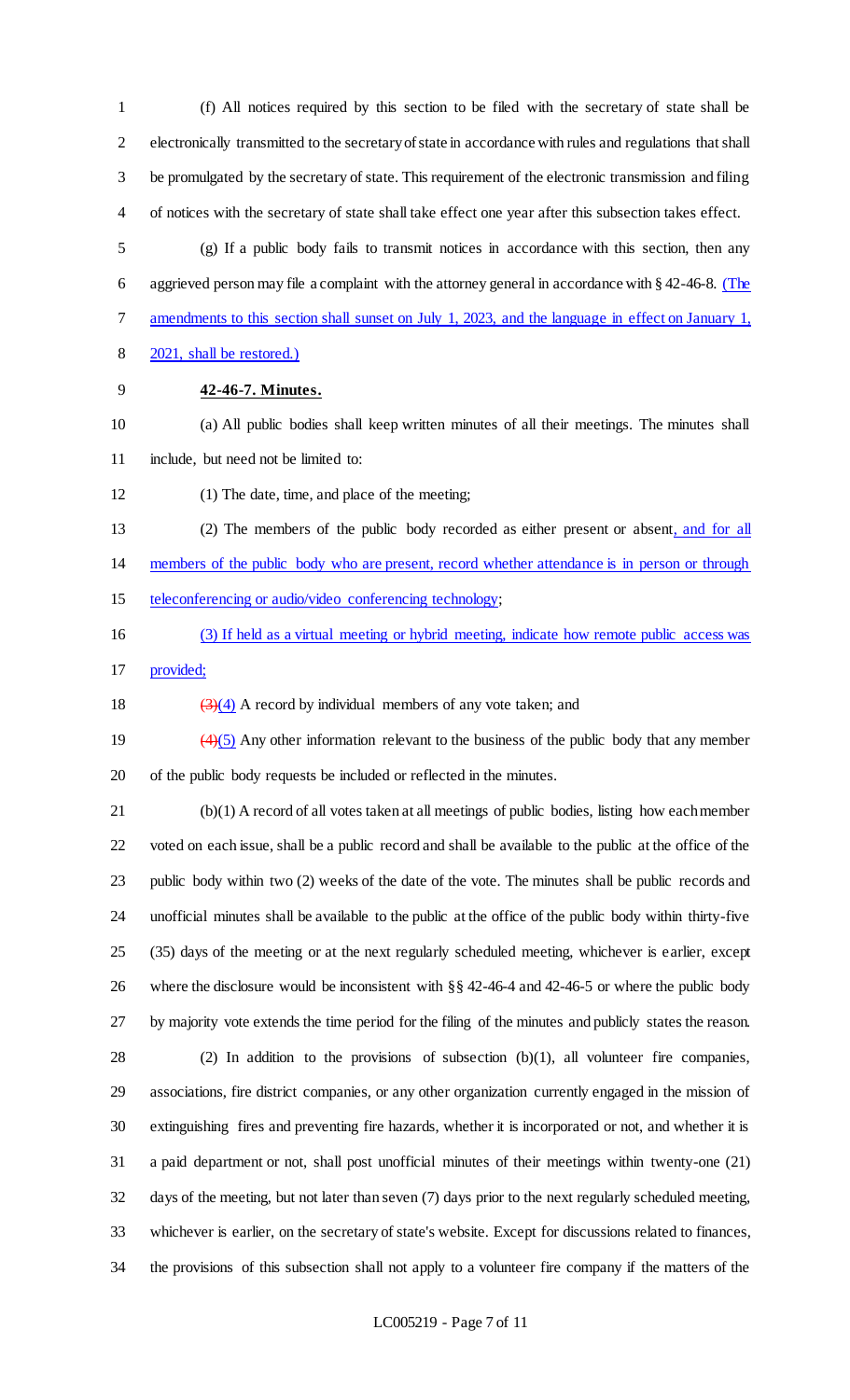volunteer fire company are under the supervision, control, or jurisdiction of another public body.

 (c) The minutes of a closed session shall be made available at the next regularly scheduled meeting unless the majority of the body votes to keep the minutes closed pursuant to §§ 42-46-4 and 42-46-5.

 (d) All public bodies shall keep official and/or approved minutes of all meetings of the body and shall file a copy of the minutes of all open meetings with the secretary of state for inspection by the public within thirty-five (35) days of the meeting; provided that this subsection shall not apply to public bodies whose responsibilities are solely advisory in nature.

 (e) All minutes and unofficial minutes required by this section to be filed with the secretary of state shall be electronically transmitted to the secretary of state in accordance with rules and regulations that shall be promulgated by the secretary of state. If a public body fails to transmit minutes or unofficial minutes in accordance with this subsection, then any aggrieved person may 13 file a complaint with the attorney general in accordance with § 42-46-8. (The amendments to this section shall sunset on July 1, 2023, and the language in effect on January 1, 2021, shall be restored.)

 SECTION 2. Chapter 42-46 of the General Laws entitled "Open Meetings" is hereby amended by adding thereto the following section:

 **42-46-15. Virtual participation in meetings by members of the public body. (Effective until July 1, 2023).**

- Members of public bodies may participate in meetings subject to this chapter by remote
- 21 interactive means through telephone or audio/video conferencing, or similar technology, and such
- members shall be included in the quorum. Public bodies shall not deny a member of the public
- body who is on active duty in the military or who has a disability as defined in chapter 87 of title
- 24 42 the ability to participate remotely in a meeting.
- **42-46-16.Public access requirements for meetings of public bodies. (Effective until July 1, 2023).**
- (a) There shall be three (3) types of meetings, as defined in § 42-46-2: in-person meetings,
- virtual meetings and hybrid meetings. Public bodies may hold meetings subject to this chapter as
- any of the three (3) types, subject to the limitations set forth in this section.
- (b) A meeting or portion of a meeting which is held in closed executive session pursuant
- to §§ 42-46-4 and 42-46-5 may be held as any of the three (3) types of meetings, without providing
- any public access.
- (c) For all virtual meetings and hybrid meetings, public bodies shall provide remote public access as defined in § 42-46-2.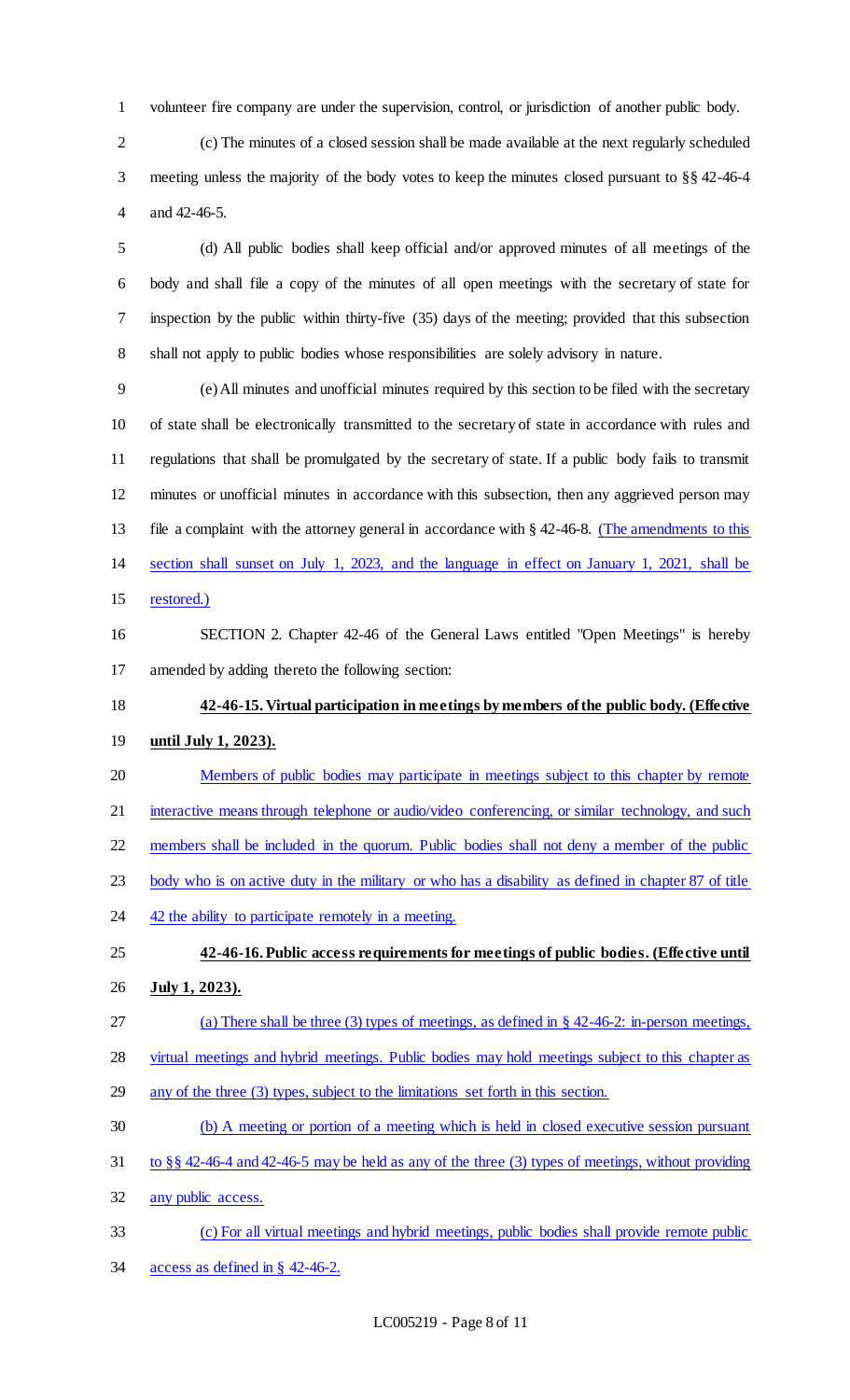(d) Until December 31, 2022, all public bodies may hold meetings as any one of the three (3) types of meetings defined in § 42-46-2. (e) Effective July 1, 2022: (1) All city and town councils, all elected and appointed school boards and school committees, all zoning boards, all planning boards, and all quasi-public boards, agencies and corporations (as defined in § 42-155-3 and provided for in the findings in § 42-155-2) shall not have an exclusively in-person meeting. The open meetings of such public bodies shall be either a hybrid meeting or a virtual meeting; however, unless holding a public hearing, these public bodies may hold in-person meetings without remote public access for site visits, zoning and planning workshops, and in-person meetings of subdivisions of these bodies. (2) All other public bodies may continue to hold meetings as any one of the three (3) types of meetings defined in § 42-46-2. (f) Nothing herein alters the provisions of § 42-46-6(d) such that this chapter does not grant the right of public comment to any member of the public where not otherwise provided by statute, regulation, charter, ordinance, or bylaw. (g) If any member of the public body participates in an open meeting in person, the public body must allow members of the public to attend the meeting in person and permit such attendees to participate when public comment or testimony is permitted by the public body or required by 19 <u>law.</u> **42-46-17. Requirements for access to documents presented or used in open meetings of public bodies. (Effective until July 1, 2023).** For all open meetings of city and town councils, elected and appointed school boards and 23 school committees, zoning boards, planning boards, and quasi-public boards, agencies and corporations (as defined in § 42-155-3 and provided for in the findings in § 42-155-2): the public 25 body shall make accessible to the public all documents to be reviewed, discussed, considered and/or 26 voted on at an open meeting that are in its possession by the time the agenda must be posted under § 42-46-6(b). Such documents must be accessible to the public on the Internet by the time the open meeting starts. **42-46-18. Guidelines for hybrid and virtual open meetings for all public bodies. (Effective until July 1, 2023).**  (a) For hybrid meetings, the public body shall announce the names of any members of the public body participating remotely. (b) During a meeting for which only audio is being provided as the means of remote public access, public body members should be identified contemporaneous with making their remarks to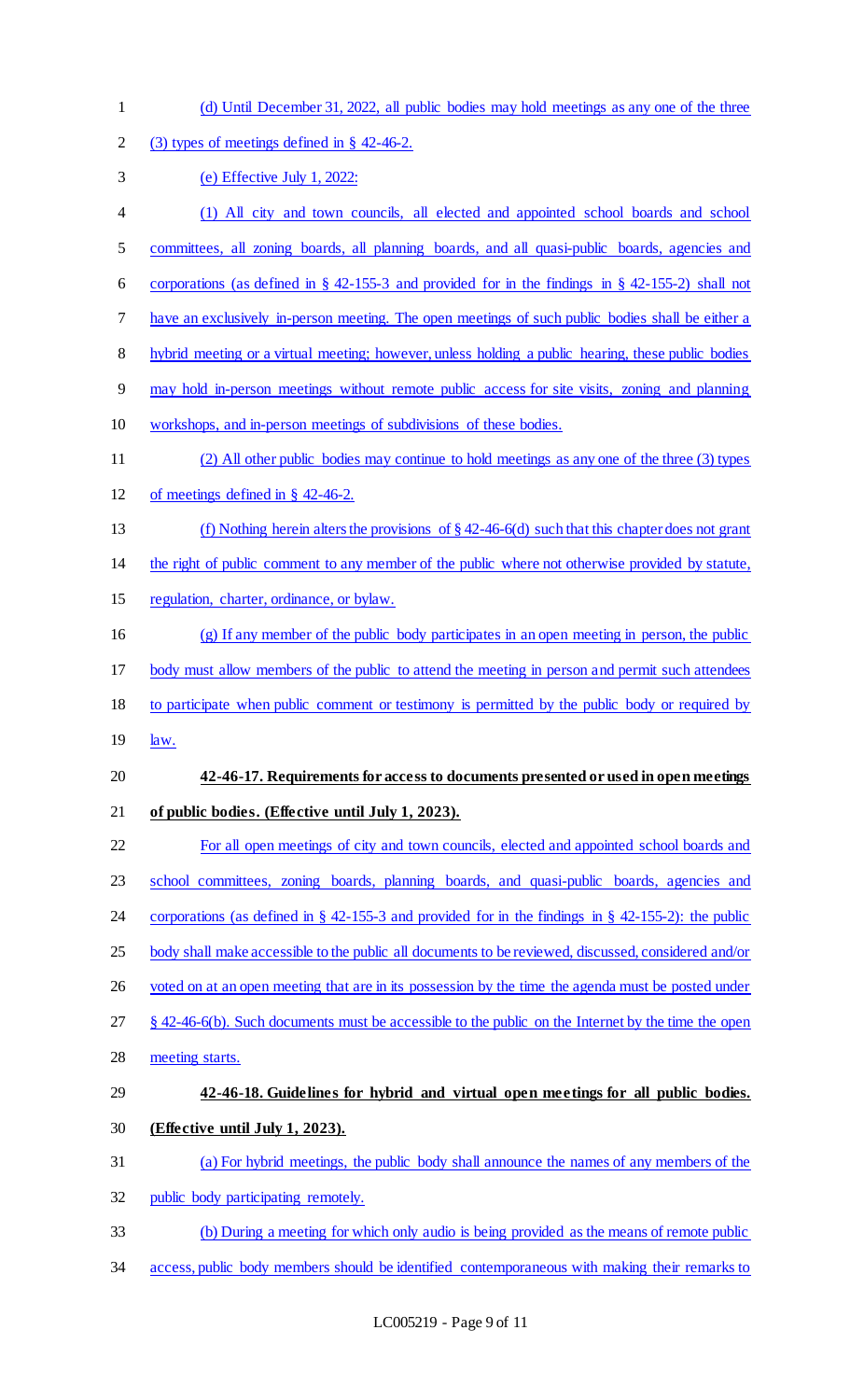1 ensure a clear record of the proceedings.

| $\overline{2}$ | (c) The public body shall halt the meeting if it becomes aware that the public's ability to          |
|----------------|------------------------------------------------------------------------------------------------------|
| 3              | access the meeting through remote public access has been severely impeded, including, but not        |
| $\overline{4}$ | limited to, widespread power failures or widespread Internet outages.                                |
| 5              | (d) The public body shall take all votes in a manner that all attendees, including those with        |
| 6              | only audio remote public access, can clearly identify how each member voted consistent with § 42-    |
| 7              | $46-7(b)(1)$ .                                                                                       |
| $8\,$          | (e) The public body shall record any open meeting held as a virtual meeting or hybrid                |
| 9              | meeting. The public body shall maintain a copy or access to a copy of the recording for at least two |
| 10             | hundred (200) days from the date of the approval by the public body of the minutes for such          |
| 11             | meeting, and the public body shall provide access to open meeting recordings either by posting on    |
| 12             | the Internet or by request in accordance with chapter 2 of title 38 ("access to public records").    |
| 13             | 42-46-19. Use of electronic communications by and between members of public                          |
| 14             | bodies. (Effective until July 1, 2023).                                                              |
| 15             | The use of electronic communication, including telephonic, text, email, facsimile,                   |
| 16             | teleconferencing, videoconferencing, instant messaging, social networking/media, or similar means    |
| 17             | of communications shall not be used by any member of a public body to circumvent the spirit or       |
| 18             | requirement of this chapter; provided, that electronic communication may be used to:                 |
| 19             | (1) Participate in a meeting by virtual means as may be permitted by this chapter; and               |
| 20             | (2) Schedule a meeting or determine the availability of members of a public body for the             |
| 21             | purpose of conducting a meeting under this chapter.                                                  |
| 22             | 42-46-20. Exclusion of judiciary. (Effective until July 1, 2023).                                    |
| 23             | This chapter shall not apply to proceedings of the judicial branch of state government or            |
| 24             | probate court or municipal court proceedings in any city or town.                                    |
| 25             | 42-46-21. Disruptive conduct. (Effective until July 1, 2023).                                        |
| 26             | This chapter shall not prohibit the removal of any person who willfully disrupts a meeting           |
| 27             | to the extent that orderly conduct of the meeting is seriously compromised.                          |
| 28             | 42-46-22. Sunset.                                                                                    |
| 29             | The language of §§ 42-46-2.1, 42-46-5.1, 42-46-6.1 and 42-46-7.1, 42-46-15 through 42-               |
| 30             | 46-21 shall expire on July 1, 2023.                                                                  |
| 31             | SECTION 3. This act shall take effect upon passage.                                                  |

======== LC005219 ========